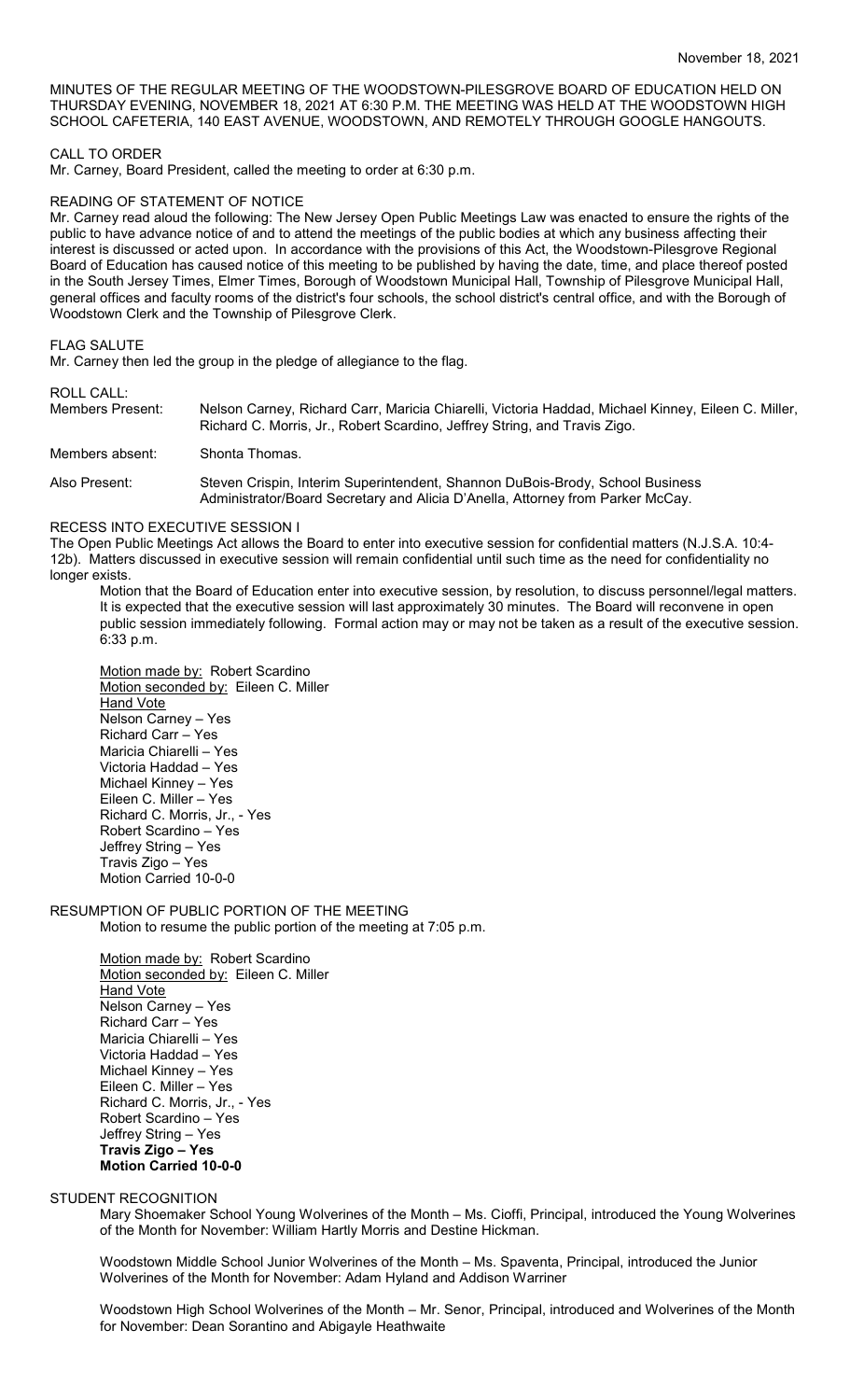## SUPERINTENDENT'S REPORT

Mr. Crispin discussed the following:

Possible Facility Projects – HVAC, flooring and blacktop at Mary Shoemaker and district tennis courts - Mr. Crispin requested that the Board allow for discovery of general cost estimates for facility needs.

## **PRESENTATIONS**

Mrs. Pessolano gave a presentation on the State of the District.

AUDIENCE PARTICIPATION (Agenda items only)

Audience members stated the following:

Policy #2422 – Some audience members voiced their concerns while other showed support; some parents want option to opt out of curriculum.

Medical Mask Wearing Exemption – Displeased with the district's School Physician.

### APPROVAL OF MINUTES

Motion to approve the following minutes as recommended by the School Business Administrator: October 28, 2021 - Regular Meeting and Executive Session Minutes

Motion made by: Richard C. Morris, Jr. Motion seconded by: Jeffrey String Hand Vote Nelson Carney – Yes Richard Carr – Yes Maricia Chiarelli – Yes Victoria Haddad – Yes Michael Kinney – Yes Eileen C. Miller – Yes Richard C. Morris, Jr., - Yes Robert Scardino – Yes Jeffrey String – Yes Travis Zigo – Yes Motion Carried 10-0-0

## INSTRUCTION/CURRICULUM

Motion to approve the following as recommended by the Superintendent:

Agreement between Youth Advocate Programs, Inc. and the Woodstown-Pilesgrove Regional School District to provide Outpatient Therapists to students in the Woodstown High School and the Woodstown Middle School. This agreement will be from 11/1/2021 through 10/31/2022. Cost - \$65 per billable hour of services rendered to students who are not Medicaid and/or self-pay eligible.

Contract with Proximity Learning to provide instruction services to all levels of French classes in the High School through June 2022. Cost - \$42,191.94

Articulation agreement between Woodstown High School and State University of New York College of Agriculture and Technology (SUNY) Cobleskill from 10/1/2021 through 10/2026 for the CASE Agricultural Science-Plant program.

Articulation agreement between Woodstown High School and State University of New York College of Agriculture and Technology (SUNY) Cobleskill from 10/1/2021 through 10/2026 for the CASE Animal Science program.

Articulation agreement between Woodstown High School and State University of New York College of Agriculture and Technology (SUNY) Cobleskill from 10/1/2021 through 10/2026 for the CASE Agricultural business Foundations program.

Resources for Independent Living, Inc. to provide transition services for the 18-21 program, HS, MS and any other special education students who need assistance as part of our transitional planning requirements.

Professional Development as follows:

|            |                 |                                 |                                |            | Cost not |
|------------|-----------------|---------------------------------|--------------------------------|------------|----------|
|            |                 |                                 |                                |            | to       |
| Staff      | <b>Building</b> | Dates                           | Workshop/Conference            | Location   | exceed   |
|            |                 |                                 | Leading for Student            |            |          |
| Pessolano, |                 | 2/17/2022-                      | <b>Centered Equity Focused</b> | Nashville, |          |
| Allison    |                 | $ Cur)$ Curriculum $ 2/19/2022$ | Education                      | ΤN         | \$1,575  |

## Field Experience request as follows:

| <b>Student</b>      | Type            | Dates                 | University | Location | Staff   |  |  |
|---------------------|-----------------|-----------------------|------------|----------|---------|--|--|
| Teemer,             | Practicum III   |                       | Wilmington | High     | Sexton, |  |  |
| Reginald            | $(60$ hours)    | $1/12/22 - 5/1/22$    | University | School   | Donna   |  |  |
|                     | Clinical        | 2 days/week from      |            |          |         |  |  |
| Norton,             | Practice -      | 1/19/22 - 3/11/22 (88 | Rowan      | High     | Paula   |  |  |
| Maya                | Spring          | hours)                | University | School   | Gorman  |  |  |
|                     |                 | 5 days/week from      |            |          |         |  |  |
| Clinical<br>Norton, |                 | 10/31/22 - 12/21/22   | Rowan      | High     | Paula   |  |  |
| Maya                | Practice - Fall | (280 hours)           | University | School   | Gorman  |  |  |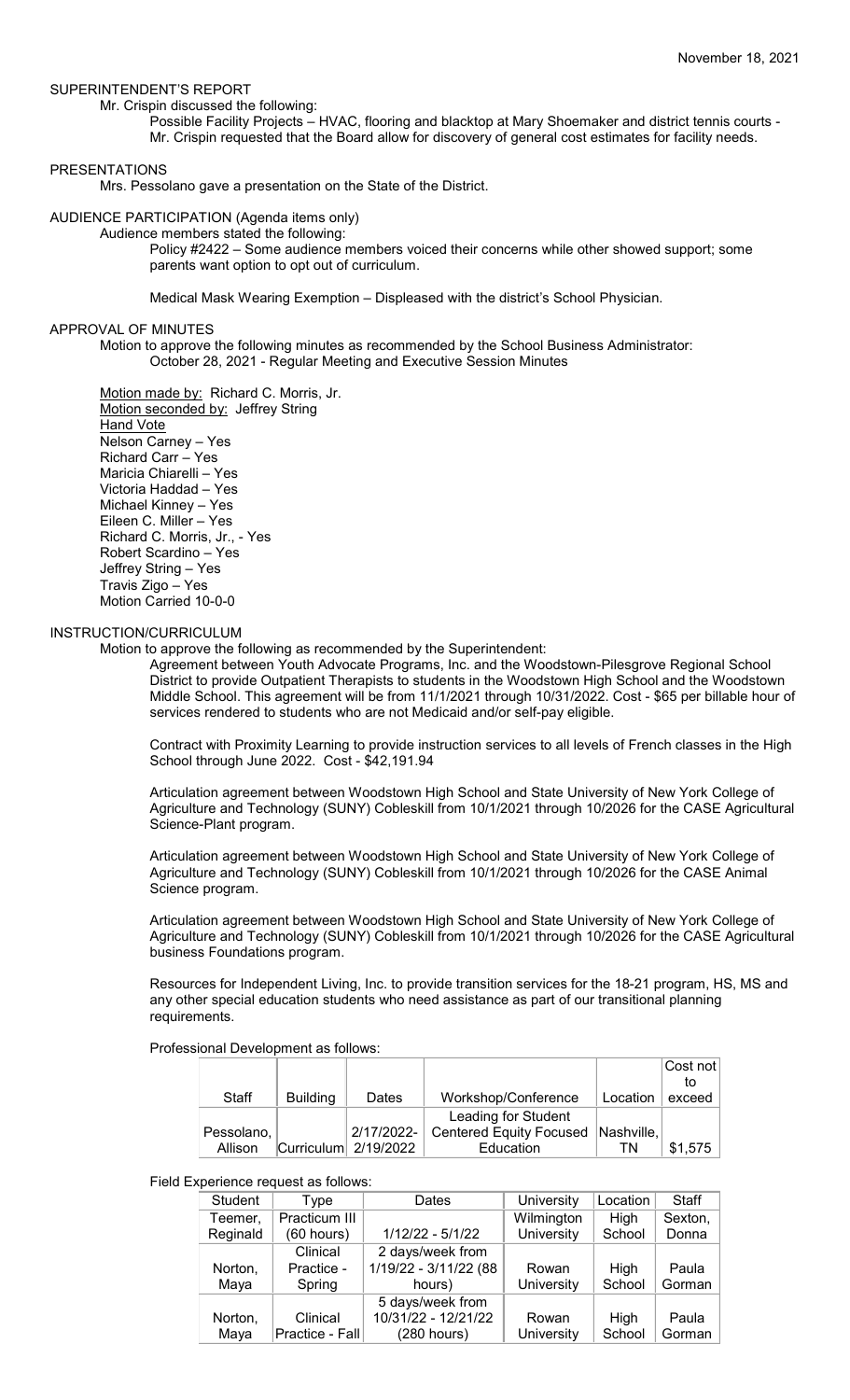High School field trip list for November 2021. (see page )

Fundraiser list for November. (see page \_\_\_)

Harassment, Intimidation and Bullying report dated 10/20/2021 through 11/11/2021 and to provide notification letters as required to the parents/guardians advising that this information has been provided to the Board of Education.

Submission of the HIB Self-Assessment reports from the Woodstown High School, Woodstown Middle School, Mary Shoemaker School, and the William Roper School for the 2020-2021 School year. NOTE: Once the self-assessment has been completed and submitted, the HIB grades will be published from the State and provided to the Board in January.

Motion made by: Eileen C. Miller Motion seconded by: Maricia Chiarelli Roll Call Vote Nelson Carney – Yes Richard Carr – Yes Maricia Chiarelli – Yes Victoria Haddad – Yes Michael Kinney – Yes Eileen C. Miller – Yes Richard C. Morris, Jr., - Yes Robert Scardino – Yes Jeffrey String – Yes Travis Zigo – Yes Motion Carried 10-0-0

Motion to approve the following as recommended by the Superintendent (voting not applicable to sending district representatives):

Field Experience requests as follows:

| <b>Student</b><br>Type |            | <b>Dates</b>           | <b>University</b> | Location   | <b>Staff</b>  |
|------------------------|------------|------------------------|-------------------|------------|---------------|
|                        | Clinical   | 2 days/week from       |                   |            |               |
| Norton,                | Practice - | 3/14/22 - 4/27/22 (88  | Rowan             |            | Christine     |
| Maya                   | Spring     | hours)                 | <b>University</b> | Elementary | <b>Nowmos</b> |
|                        | Clinical   | 5 days/week from       |                   |            |               |
| Norton,                | Practice - | 9/6/22 - 10/28/22 (280 | Rowan             |            | Christine     |
| Maya                   | Spring     | hours)                 | University        | Elementary | <b>Nowmos</b> |

Mary Shoemaker School field trip list for November 2022. (see page )

Middle School field trip list for November 2022. (see page \_\_\_)

Motion made by: Eileen C. Miller Motion seconded by: Maricia Chiarelli **Hand Vote** Nelson Carney – Yes Richard Carr – Yes Maricia Chiarelli – Yes Victoria Haddad – Yes Eileen C. Miller – Yes Robert Scardino – Yes Jeffrey String – Yes Travis Zigo – Yes Motion Carried 8-0-0

ADMINISTRATION/PERSONNEL

Motion to approve the following as recommended by the Superintendent:

Resignation of Daniel Cardona as the Assistant Baseball Coach effective 11/29/2021.

Retirement of Judith Heineman, Math/Computer Science teacher at the high school, effective 7/1/2022.

Unpaid leave of absence for Karen Halter for approximately 15 days from the middle of January 2022 through the end of March 2022.

New Staff as follows:

Jason Warner as a part-time hourly custodian at Step 7 (\$17.76/hr.) with movement to Step 8 (\$18.48/hr.) upon attainment of a Black Seal Boiler License within 6 months of employment, effective December 1, 2021.

Yeslli Hernandez as a Spanish Teacher at the High School effective as soon as she is released from her current employer. Salary - MA, Step 13 (\$72,178) pro-rated to start date. NOTE: this is to replace Lisa Quirk.

Extra Duty appointments as follows:

McKinney-Vento extra duty assignments for November. (see page \_\_\_)

Curriculum extra duty assignments for November. (see page \_\_\_)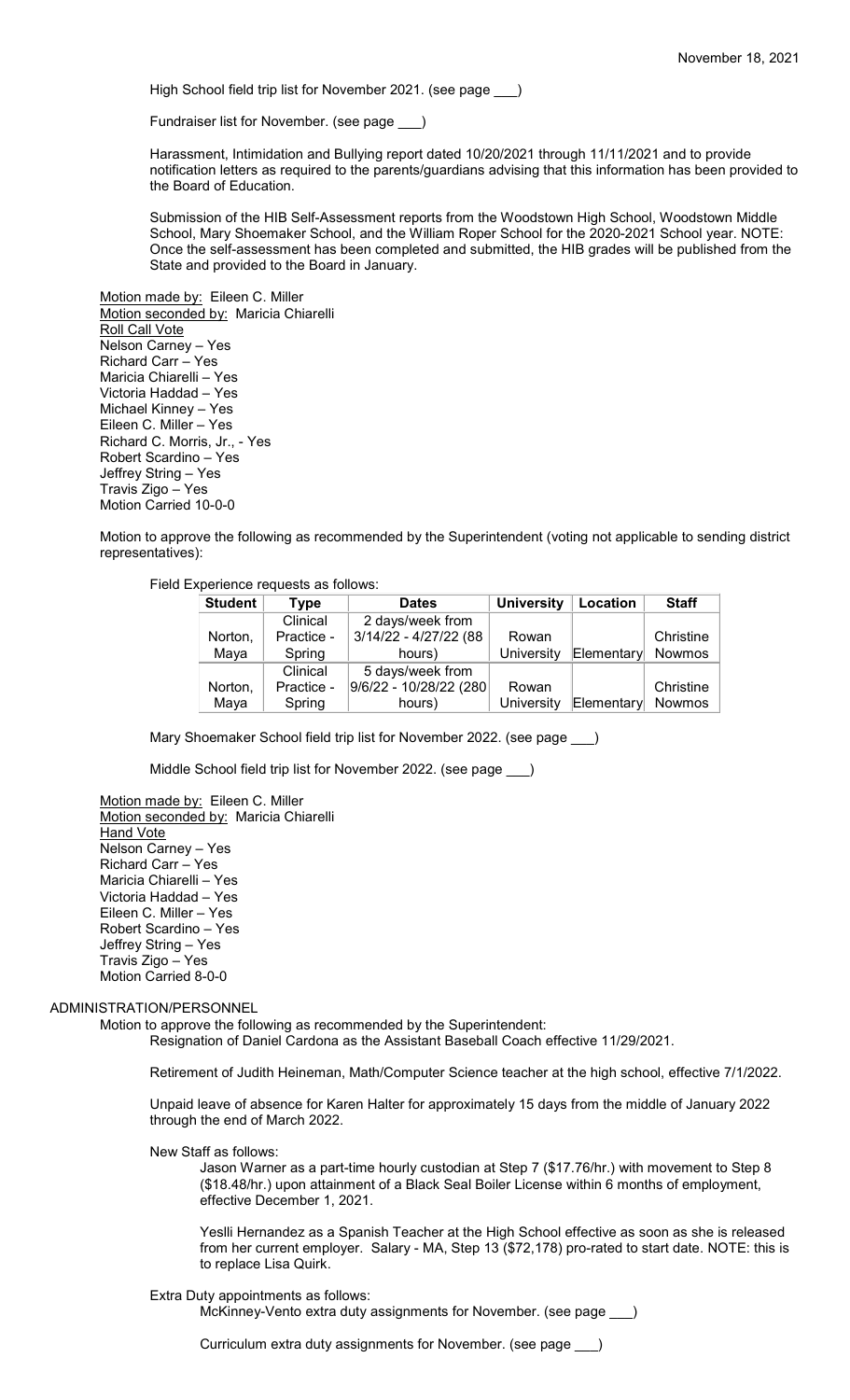Child Study Team extra duty assignments for November. (see page \_\_\_)

High School extra duty assignments for November. (see page \_\_\_)

Athletics extra duty assignments for November. (see page )

Homebound extra duty list for November. (see page \_\_\_)

Rescind the HIB Coordinator appoint of Christine Carpenter with an adjusted date of 10/29/2021.

Appoint Allison Pessolano as the HIB Coordinator with an adjusted date of 10/29/2021.

Substitute list for November 2021. (see page \_\_\_)

Athletics tier 2 volunteer list for November. (see page \_\_\_)

Job Descriptions as follows: Revised Graduation Coach job description. New Student Assistance Coordinator(SAC) job description.

Motion made by: Eileen C. Miller Motion seconded by: Maricia Chiarelli Roll Call Vote Nelson Carney – Yes Richard Carr – Yes Maricia Chiarelli – Yes Victoria Haddad – Yes Michael Kinney – Yes Eileen C. Miller – Yes Richard C. Morris, Jr., - Yes Robert Scardino – Yes Jeffrey String – Yes Travis Zigo – Yes Motion Carried 10-0-0

Motion to approve the following as recommended by the Superintendent (voting not applicable to sending district representatives):

Resignation of Ryan Tencza, middle school teacher, effective 4/1/2022.

Maternity leave of absence for Katherine Ragonese from approximately 2/22/2022 through 5/31/2022.

Medical leave of absence for Mirjam Biegen from approximately 12/9/2021 through 2/4/2022.

New staff as follows:

Lynda Boorse as a teacher (grade 5) at Mary Shoemaker effective 1/24/2022. Salary - MA, Step 2 (\$58,093) pro-rated to start date. NOTE: This is to replace Jean Hall-Gallo who is retiring.

Staff updates as follows:

Tara McQueston to continue as a long term substitute teacher through 11/10/2021. The permanent part-time Achieve Teacher position is effective 11/11/2021. Salary - MA, Step 1 (.643 of \$57,834) pro-rated to start date in position.

Adjustment of dates for Christine Carpenter as the interim principal at William Roper School to 10/12/2021 through 1/3/2022. Salary - \$104,761 (pro-rated).

Christine Carpenter to move to Mary Shoemaker as a full-time Achieve Teacher effective 1/4/2022. Salary - MA+30 (\$89,470) plus \$2,000 for longevity. Total Salary - \$91,470.

Kara Stemberger as a substitute Achieve Teacher at Mary Shoemaker from 11/1/2021 through 12/23/2021.

Mary Shoemaker tier 1 volunteer list for November. (see page \_\_\_)

Motion made by: Eileen C. Miller Motion seconded by: Maricia Chiarelli **Roll Call Vote** Nelson Carney – Yes Richard Carr – Yes Maricia Chiarelli – Yes Victoria Haddad – Yes Eileen C. Miller – Yes Robert Scardino – Yes Jeffrey String – Yes Travis Zigo – Yes Motion Carried 8-0-0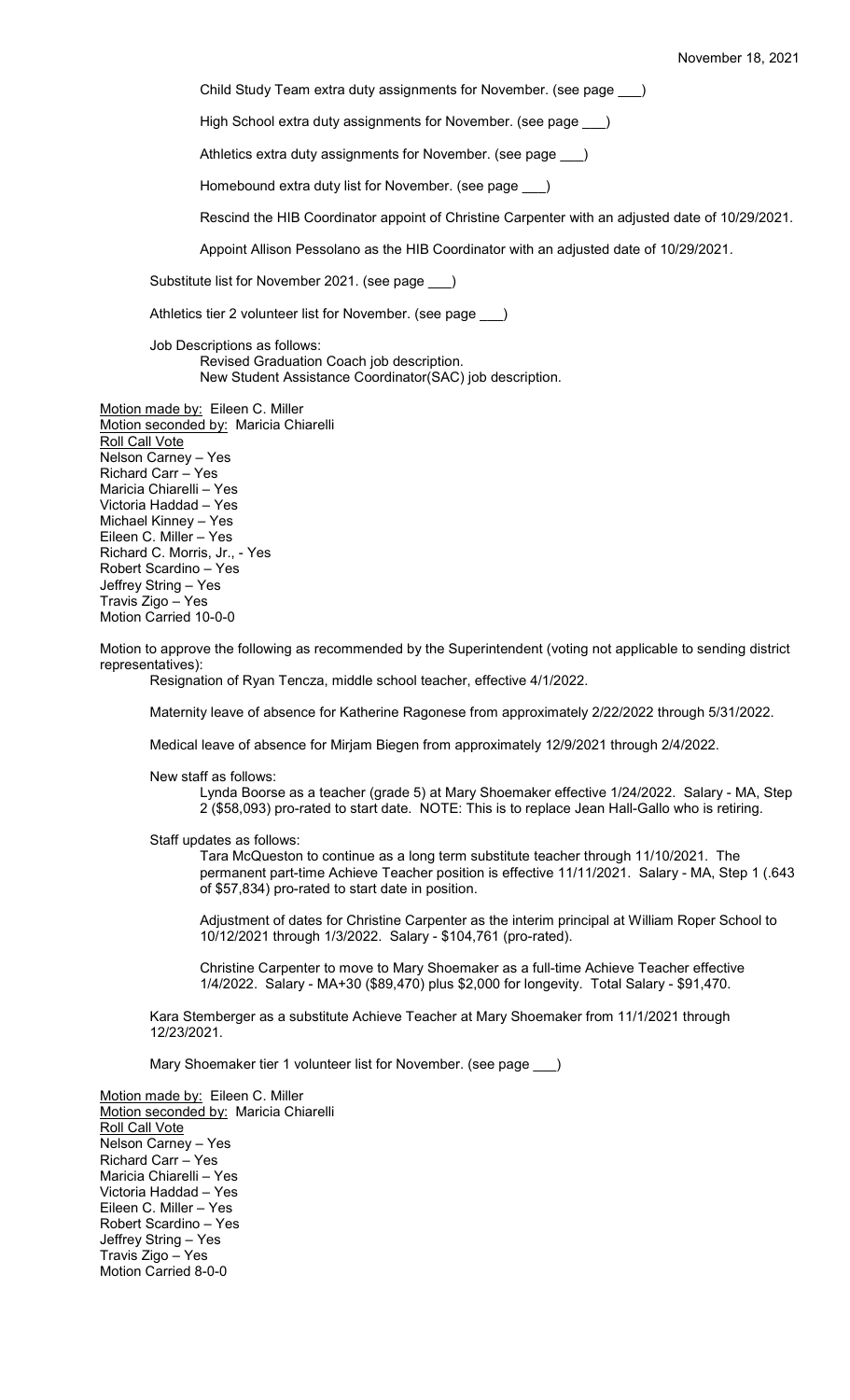## OPERATIONS/FINANCE

Motion to approve the following financial reports as recommended by the School Business Administrator: (see Board Minutes Financial Back-up Binder for details).

Pursuant to N.J.A.C. 6A:23A-16.10 (c)3, I certify that as of September 30, 2021, no budgetary line item account has obligations and payments (contractual orders) which in total exceed the amount appropriated by the Woodstown-Pilesgrove Regional Board of Education pursuant to N.J.S.A. 18A:22-8.1 and N.J.S.A. 18A:22-8.2 and no budgetary line item account has been over-expended in violation of N.J.A.C. 6:23- 16.10 (a)1.

Board Secretary **Date** 

\_\_\_\_\_\_\_\_\_\_\_\_\_\_\_\_\_\_\_\_\_\_\_\_\_\_\_\_\_ \_\_\_\_\_\_\_\_\_\_\_\_\_\_\_\_\_\_\_\_\_\_\_\_

The September 30, 2021, preliminary final Report of the Treasurer of School Funds for the 2021-2022 school year is in agreement with the September 30, 2021, preliminary Report of the Board Secretary, pending audit.

Pursuant to N.J.A.C. 6A:23A-16.10(c)4, that the Woodstown-Pilesgrove Regional Board of Education certifies that as of September 30, 2021, and after review of the Secretary's Monthly Financial Report and the Treasurer's Monthly Financial Report and upon consultation with the appropriate district officials, to the best of the Board's knowledge, no major account or fund has been over-expended in violation of N.J.A.C. 6A:23A-16.10(a)1 and that sufficient funds are available to meet the district's financial obligations for the remainder of the fiscal year.

EFT's for October 2021, hand check payments for October 2021, and payment list for the month of November 2021.

Transfer of funds as previously approved by the Superintendent pursuant to 18A:22-8.1 for the month of September 2021.

Additional financial reports as follows:

Student Activities and Athletics for the month of October 2021.

Scholarships for the month of October 2021.

Odyssey of the Mind for the month of October 2021. Cafeteria Report for the months of September 2021.

Woodstown Community School for the month of October 2021.

Motion made by: Robert Scardino Motion seconded by: Maricia Chiarelli Roll Call Vote Nelson Carney – Yes Richard Carr – Yes Maricia Chiarelli – Yes Victoria Haddad – Yes Michael Kinney – Yes Eileen C. Miller – Yes Richard C. Morris, Jr., - Yes Robert Scardino – Yes Jeffrey String – Yes Travis Zigo – Yes Motion Carried 10-0-0

Motion to approve the following as recommended by the School Business Administrator: Contract with Gloucester County Special Services School District to provide professional services as needed for the 2021-2022 school year.

Contract with Gloucester County Special Services School District for the attendance of student NJSmart #8692232997 in the tuition amount of \$41,130.00 plus a 1:1 aide in the amount of \$41,580.00 for the 2021-2022 school year.

Proposal # CM2021-285 from CM3 in the amount of \$29,657.80 for the replacement of the Mary Shoemaker School's paging/intercom system. The proposal is in accordance with the Camden County Educational Services Commission, Cooperative purchasing agreement, Contract 66CCEPS.

Resolution - Five Year Preschool Operational Plan

WHEREAS, the New Jersey Department of Education, Division of Early Childhood Services, requires all that received Preschool Education Aid submit a Five-Year Preschool Program Operational Plan, and

WHEREAS, the Five-Year Preschool Operational Plan describes any changes to the originally submitted Five-Year Preschool Operational Plan that the district projects for the 2022-2023 school year, and

WHEREAS, the school district's Annual Update should be based on the results of data derived from program assessments and any other source of information specific to the school district's preschool program.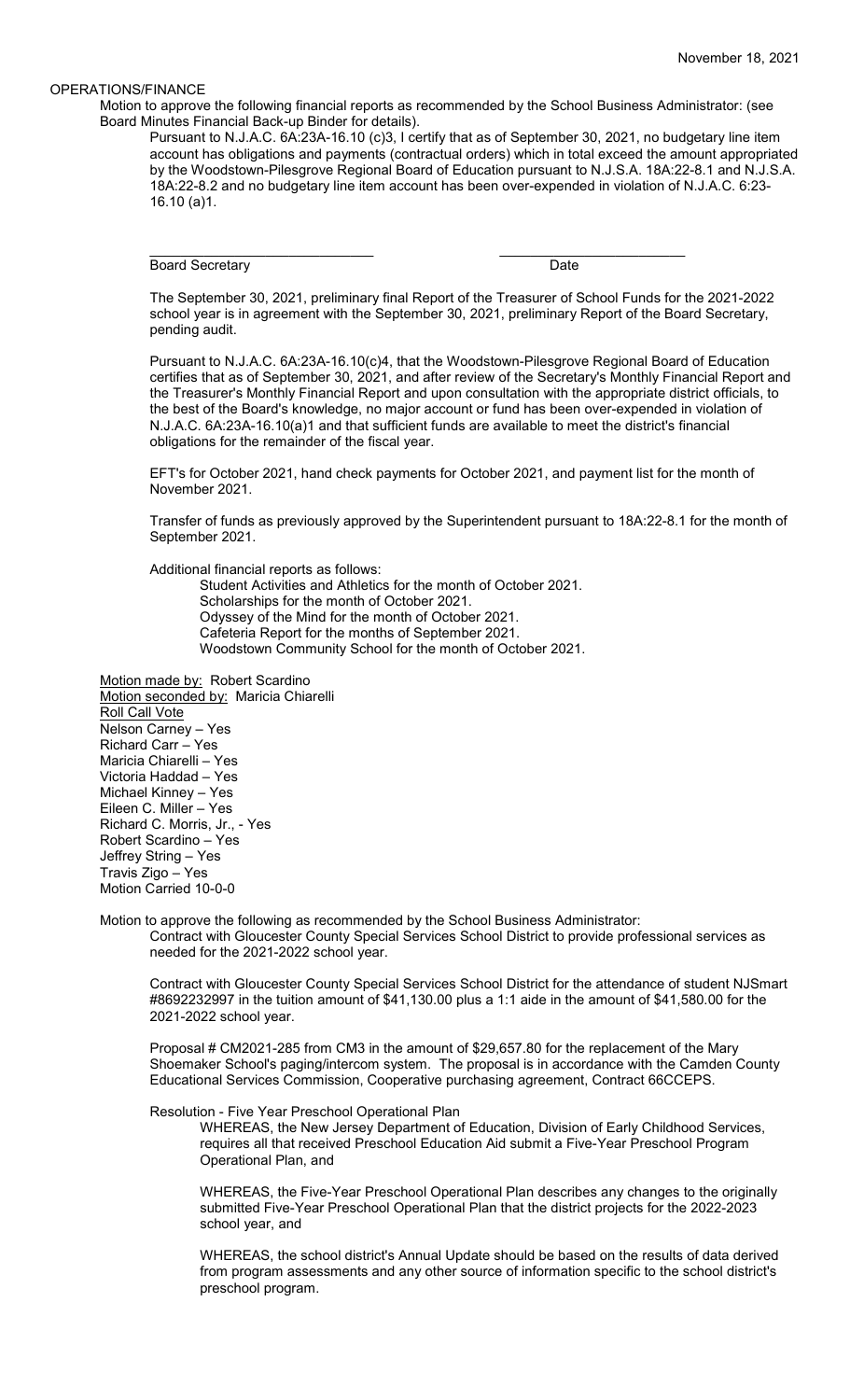NOW THEREFORE IT BE RESOLVED, the Woodstown-Pilesgrove Regional School District approves the Five-Year Preschool Program Operational Plan and its submission to the NJ Department of Education.

Authorize the submission of the American Rescue Plan (ARP) - ESSER grant application for project year 3/11/21 - 9/30/24 and accept the grant award in the following anticipated amounts upon subsequent approval of the application:

ESSER - \$1,599,017

Accelerated Learning Coaching and Educator Support Grant - \$105,531 Evidence-Based Summer Learning and Enrichment Activities Grant - \$40,000 Evidence-Based Summer Comprehensive Beyond the School Day Activities Grant - \$40,000 NJTSS Mental Health Support Staffing Grant - \$88,501

Agreement with Kieran Keyser in the amount of \$5,545.53 for a back pension payment plan.

Agreement with Maria Lucas in the amount of \$7,922.25 for a back pension payment plan.

New and renewed contracts with Gloucester County Special Services School District for the 2021-2022 school year as follows:

Route 1193A at \$167.56 total per diem route cost plus a 7% administrative cost for multiple students. (Note: per diem route cost will be shared with Woodstown, Alloway & Upper Pittsgrove Schools.)

Route 1193B at \$106.32 total per diem route cost plus a 7% administrative cost for multiple students. (Note: per diem route cost will be shared with Woodstown, Alloway & Upper Pittsgrove Schools.)

Route Y313 at \$414.60 total per diem route cost plus a 7% administrative cost for students NJSmart #3090125490 & #5249667376.

Route Y521 at \$444.96 total per diem route cost plus a 7% administrative cost for students NJSmart #7182903077 & #8669004539.

Route Y1179 at \$444.43 total per diem route cost plus a 7% administrative cost for student NJSmart #6053703191.

Route Y1324 at \$250.25 total per diem route cost plus a 7% administrative cost for student NJSmart #3264856132.

Route Y1501 at \$395.05 total per diem route cost plus a 7% administrative cost for multiple students.

Route Y1558 at \$506.41 total per diem route cost plus a 7% administrative cost for students NJSmart #8692232997, #5508166782, #2597878993 & #1152948660.

Route Y1593 at \$283.00 total per diem route cost plus a 7% administrative cost for student NJSmart #8356017265.

Route S7774 at \$281.90 total per diem route cost plus a 7% administrative cost for students NJSmart #3511701309, #7170363720, #7402363052 & #1071673701.

(Note: All per diem cost listed above are total route cost. Some of the routes contain students from other districts and therefore the cost per diem will be pro-rated accordingly by Gloucester County Special Services School District.)

Route SC – CUMB Joint Transportation Agreement with Pittsgrove Township BOE at \$222.48 per diem for students NJSMART #2384482013 & 1416288941.

Route PV & WT Joint Transportation Agreement with Pittsgrove Township BOE at \$106.23 per diem for students NJSMART #7591101205 & #5281259363.

Motion made by: Eileen C. Miller Motion seconded by: Robert Scardino Roll Call Vote Nelson Carney – Yes Richard Carr – Yes Maricia Chiarelli – Yes Victoria Haddad – Yes Michael Kinney – Yes Eileen C. Miller – Yes Richard C. Morris, Jr., - Yes Robert Scardino – Yes Jeffrey String – Yes Travis Zigo – Yes Motion Carried 10-0-0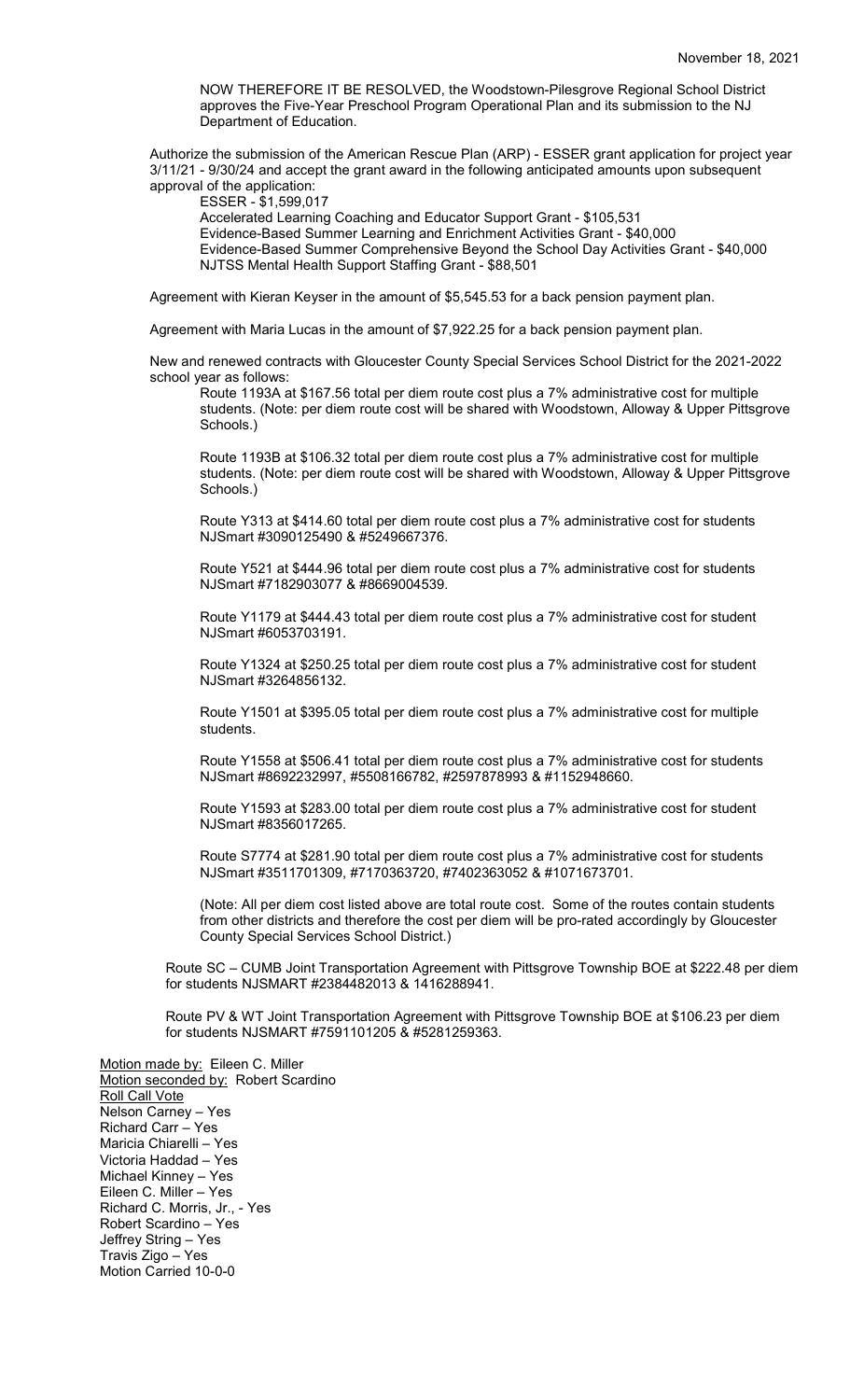Motion to approve the following as recommended by the School Business Administrator (voting not applicable to sending district representatives):

Contract with Gloucester County Special Services School District for the attendance of the following students for the 2021-2022 school year:

NJSmart #5508166782 in the tuition amount of \$41,130.00 plus a 1:1 aide in the amount of \$41,580.00.

NJSmart #2597878993 in the tuition amount of \$41,130.00 plus a 1:1 aide in the amount of \$41,580.00.

NJSmart #1152948660 in the tuition amount of \$43,020.00.

Use of Facilities requests for the 2021-2022 school year. (see page \_\_\_)

Motion made by: Maricia Chiarelli Motion seconded by: Richard Carr Roll Call Vote Nelson Carney – Yes Richard Carr – Yes Maricia Chiarelli – Yes Victoria Haddad – Yes Eileen C. Miller – Yes Robert Scardino – Yes Jeffrey String – Yes Travis Zigo – Yes Motion Carried 8-0-0

POLICY

Motion to approve the following policies and regulations for second reading and adoption:

- P1648.14 Safety Plan for Healthcare Setting in School Buildings -COVID 19 (M) (New)
- P 2425 Emergency Virtual or Remote Instruction Program (M) (New)
- P 5751 Sexual Harassment of Students (M) (Revised)
- R 5751 Sexual Harassment of Students (M) (Revised)

Motion made by: Eileen C. Miller Motion seconded by: Maricia Chiarelli Roll Call Vote Nelson Carney – Yes Richard Carr – Yes Maricia Chiarelli – Yes Victoria Haddad – Yes Michael Kinney – Yes Eileen C. Miller – Yes Richard C. Morris, Jr., - Yes Robert Scardino – Yes Jeffrey String – Yes Travis Zigo – Yes Motion Carried 10-0-0

Motion to approve the following policy and regulations for second reading and adoption: P 2422 Comprehensive Health and Physical Education (M) (Revised)

> Motion was made by Mrs. Miller, seconded by Dr. Carr to approve Policy 2422's second reading and adoption. Discussion was held. Prior to the vote, a motion was made by Dr. Haddad and seconded by Mr. String to table Policy 2422 for further discussion. Mrs. Miller agreed to rescind her motion and table the vote. Dr. Carr did not agree. Therefore, the vote for second reading and adoption took place.

Motion made by: Eileen C. Miller Motion seconded by: Richard Carr Roll Call Vote Nelson Carney – Yes Richard Carr – Yes Maricia Chiarelli – No Victoria Haddad – Abstained Michael Kinney – No Eileen C. Miller – Yes Richard C. Morris, Jr., - No Robert Scardino – No Jeffrey String – No Travis Zigo – No Motion **Denied**: Ayes-3; Nays-6; Abstentions-1

OLD BUSINESS – The Board discussed how to move forward with the failed policy. Mr. Kinney suggested a committee be put together with community and possibly Strauss Esmay to come with a solution.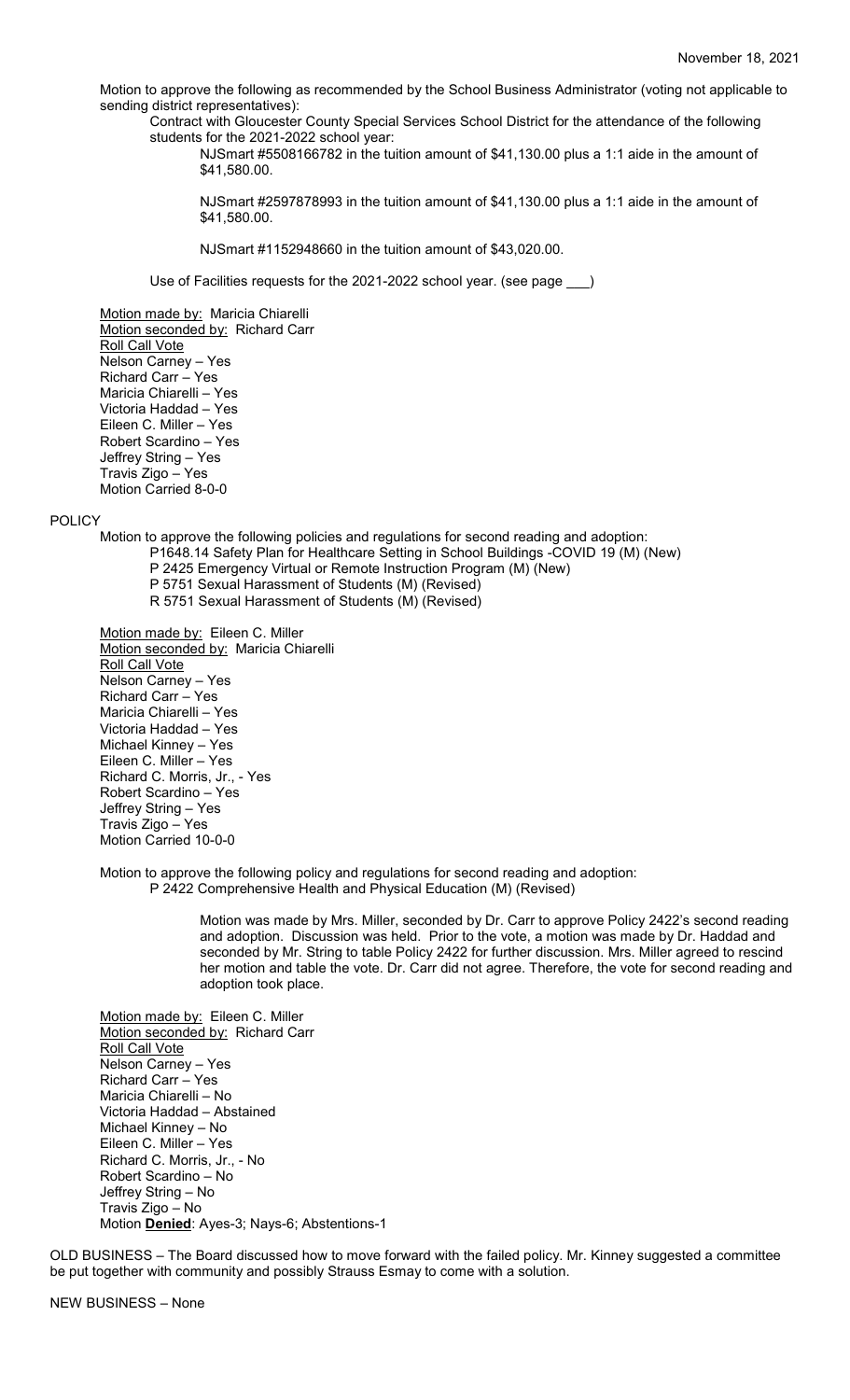#### REPORTS

Shannon DuBois-Brody, School Business Administrator/Board Secretary – Shared the unofficial November 2, 2021 election results.

Administrators – Written reports from administrators were available for review.

#### BOARD REPORTS

President – Nelson Carney – Nothing to report.

#### Sending Districts

Upper Pittsgrove Township – Michael Kinney stated Upper Pittsgrove tabled its curriculum policy.

Alloway Township -- Richard Morris Jr., shared Alloway hired an Assistant Principal and the District will be QSAC'd this year.

#### Liaison Reports

NJSBA Delegate Report – Eileen Miller/Victoria Haddad – Mrs. Miller shared the history of voting rights for sending district representatives. Mrs. Miller was asked to participate in an interview for an article in the School Leader Magazine.

SACC Report – Shonta Thomas – Not able to attend.

AG Report – Maricia Chiarelli/Travis Zigo – Mrs. Chiarelli stated the FFA is holding a mum sale.

PTO Report – Robert Scardino/Travis Zigo – Mr. Scardino stated December 4<sup>th</sup> is Fun with Santa and volunteers are needed; currently selling Disney on Ice tickets and Krispy Kreme Donuts.

School Foundation Report – Richard Carr stated donations for the Turkey Trot are coming in.

CARE Report – Jeffrey String – Nothing to report.

Marlton Recreational Field Report – Richard Carr – Nothing to report.

Pilesgrove Township Report – Victoria Haddad/Jeffrey String – Mr. String stated the township received a grant to improve drainage and speed bumps.

Woodstown Borough Report – Maricia Chiarelli stated the borough is aware of township concerns regarding pedestrians and would like better communication with the school district.

## Mrs. Chiarelli read a letter of resignation from Nelson Carney, Board President.

Motion to accept the registration of Mr. Nelson Carney from the Woodstown-Pilesgrove Board of Education effective December 31, 2021, with regrets.

Motion made by: Robert Scardino Motion seconded by: Richard Carr Roll Call Vote Nelson Carney – Abstained Richard Carr – Yes Maricia Chiarelli – Yes Victoria Haddad – Yes Michael Kinney – Yes Eileen C. Miller – Yes Richard C. Morris, Jr., - Yes Robert Scardino – Yes Jeffrey String – Yes Travis Zigo – Yes Motion Carried 9-0-1

AUDIENCE PARTICIPATION (Non-Agenda items only)

Audience member shared the following:

Thanked the Board for voting no on Policy 2422 and would like to be part of the committee. Concerns over loss of French and Spanish teacher. Concerns over the district's School Physician.

IMPORTANT DATES

December 16, 2021 - Regular Meeting, 6:30 p.m. at WRS MPR with a virtual component. January 6, 2022 – Reorganization Meeting, 7:00 p.m. at WRS MPR with a virtual component.

GOOD OF THE ORDER – The Fall athletic teams were commended for an outstanding season.